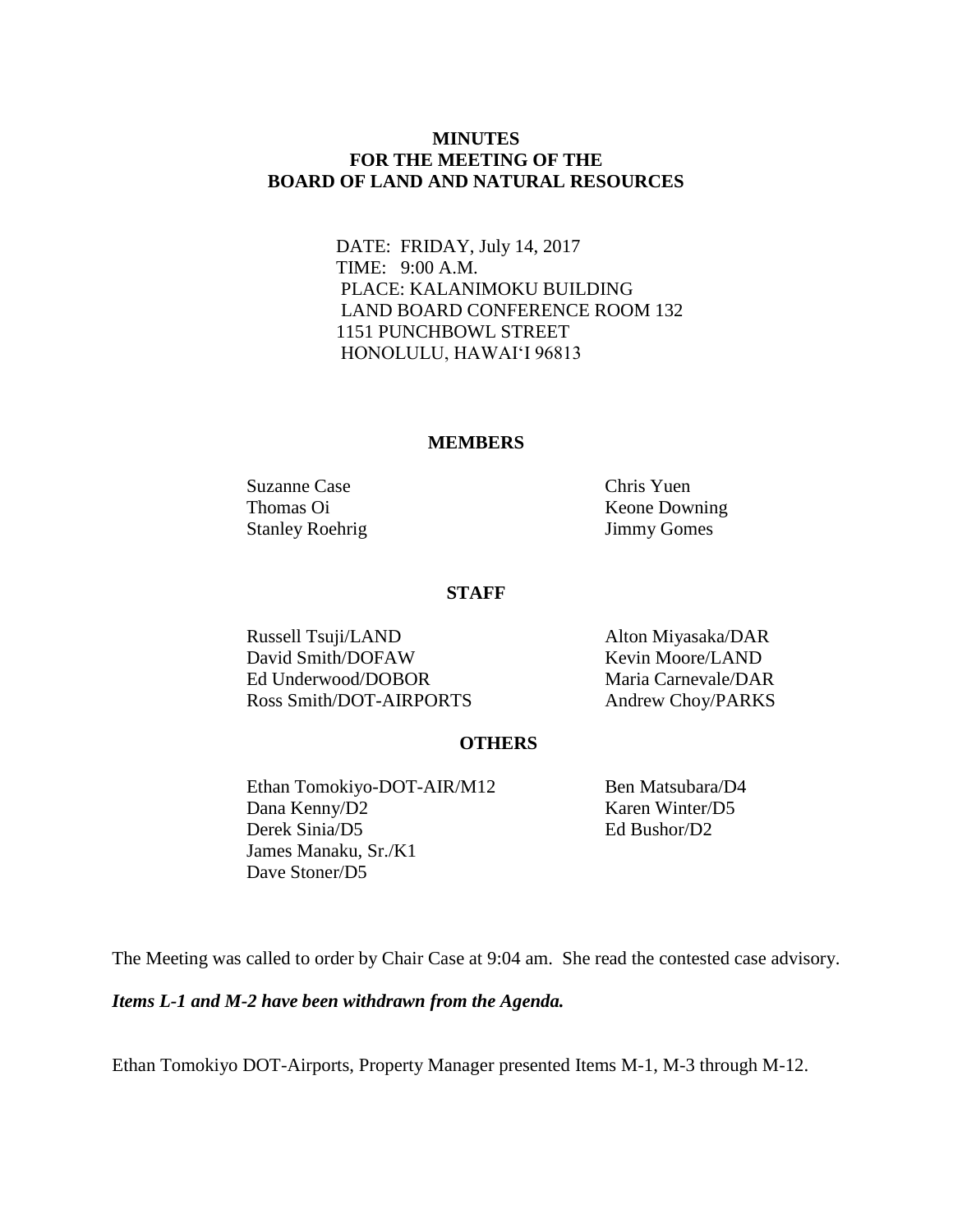- **ITEM M-1** Amendment to Sublease for Additional Space, State Lease No. DOT-A-07-0001, DFS Group L.P. In-Bond (Duty Free) to Island Shoppers, Inc., Daniel K. Inouye International Airport, Tax Map Key: (1) 1-1-03: Portion of 1.
- **ITEM M-3** Issuance of a Revocable Permit for Vehicle Parking, ARIS, Inc., Kahului Airport, Tax Map Key: (2) 3-8-01: Portion of 19.
- **ITEM M-4** Issuance of a Revocable Permit for an Area to Support its Air Cargo Operation, Hawaiian Airlines, Kahului Airport, Tax Map Key: (2) 3-8-01: Portion of 19.
- **ITEM M-5** Issuance of a Revocable Permit for Space in the Old Air Cargo Building, Hawaiian Airlines, Inc., Kahului Airport, Tax Map Key: (2) 3-8-01: Portion of 19.
- **ITEM M-6** Issuance of a Revocable Permit for Aircraft Parking, Ovick F. Kar, Kahului Airport, Tax Map Key: (2) 3-8-01: Portion of 19.
- **ITEM M-7** Issuance of a Revocable Permit for an Aircraft Parking, David Blancett-Maddock, Kona International Airport at Keāhole, Tax Map Key: (3) 7-3-43: Portion of 40.
- **ITEM M-8** Issuance of a Revocable Permit, for a parking Area for Aircraft Ground Service Equipment, Hawaiian Airlines, Inc., Kona International Airport at Keāhole, Tax Map Key: (3) 7-3-43: Portion of 40.
- **ITEM M-9** Issuance of a Revocable Permit for Space for a Podium for Passenger Check-In, Commuter Air Terminal, Schuman Aviation Company, Ltd., Kona International Airport at Keāhole, Tax Map Key: (3) 7-3-43: Portion of 40.
- **ITEM M-10** Issuance of a Revocable Permit for Space for a Ticket Counter in the Main Terminal, Schuman Aviation Company, Ltd., Waimea-Kohala Airport, Tax Map Key: (3) 6-7-001: Portion of 08.
- **ITEM M-11** Issuance of a Revocable Permit for Warehouse Space for the Maintenance and Repair of Aircraft Ground Service Equipment, Workforce Services, Inc., Kona International Airport at Keāhole, Tax Map Key: (3) 7-3-43: Portion of 40.
- **ITEM M-12** Issuance of a Revocable Permit for an Automated Teller Machine, Bank of Hawaii, Līhuʻe Airport, Tax Map Key: (4) 3-5-01: Portion of 8.

Member Oi asked if there was an existing ATM now. Tomokiyo replied, yes. It was placed improperly without Board approval; Bank of Hawaii would like to correct that.

Public Testimony-None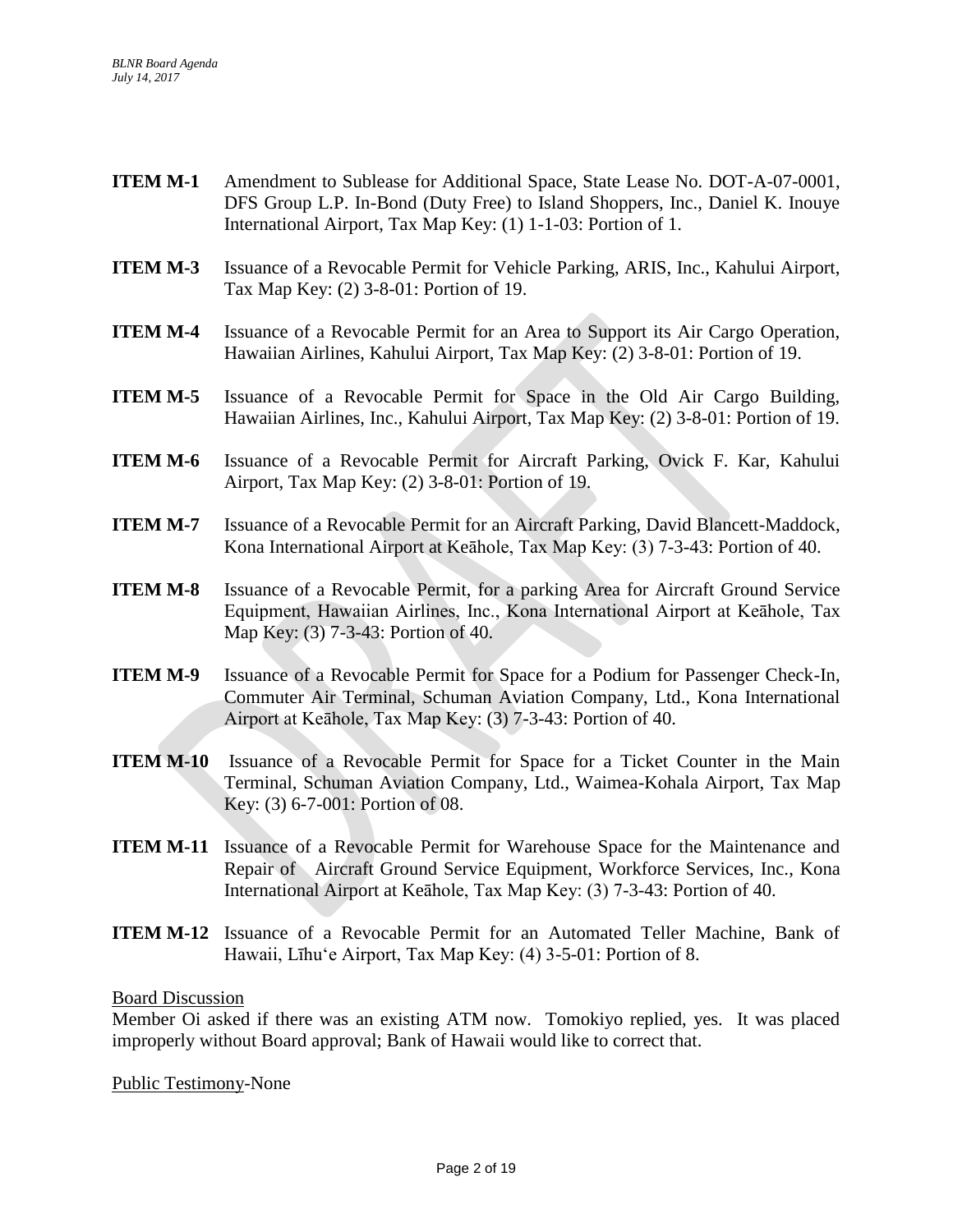### Motion

**Approved Items M- 1, and Items M-3 through M-12 as submitted (Gon, Gomes) unanimous.**

## **ITEM D-5** Consent to Assign General Lease No. S-5162, Mauna Lani Resort (Operation), Inc. Assignor, to DHL Mahi Opco, LLC, Assignee, Lālāmilo, South Kohala, Hawaiʻi*,* Tax Map Key: (3) 6-9-001:017.

## Board Discussion

Member Yuen said the Mauna Lani Resort is being sold, and our lease is a part of that. How are they allocating the value of the lease to the sale? How do we determine there is no premium? We are using some value to determine there is no premium for the assignment of lease. Gordon Heit, Hawaii Island Land Agent, responded that, based on information provided by the lessee, the value of improvements made to the golf course, bathrooms, and paved parking lot at the conception of the lease, they did a standard calculation. Member Roehrig asked if it is worth a lot more. It is integral to the operation of the hotel. It is prime gold coast land. I do not agree with the amount of the lease rent. Take a look another look at this and defer for 30-days. Tsuji said they are following statute. Chair Case asked the AG if we are allowed to charge a premium on a ground lease under the statute? AG Chow read HRS §171-30. In this case, \$173,000 is reasonable <says who?>

Karen Winter, representing Mauna Lani Resort, said that the parties allocated based on the depreciation of the improvements that the parties assigned to the lease. It is one purchase price for the whole resort. Since we had no appraisal for the improvements made to ground lease. Dave Stoner explained the value of the improvements and how it was allocated to the 18-holes of golf. It was allocated by the improvements to each golf course hole. The value is in the 2-holes on the leased land.

Yuen made a motion to consent to the assignment, but bring the question of a premium back to the Board

## Public Testimony-None

## *Amendment:*

*The Board reserves the right to further evaluate and, if deemed appropriate, assess a premium for the assignment. Staff is directed to bring the matter back to the Board once it has gathered additional information on how the lease assignment should be evaluated and made a determination as to whether or not a premium is owed*.

### Motion

**Approved as amended (Yuen, Roehrig) unanimous.**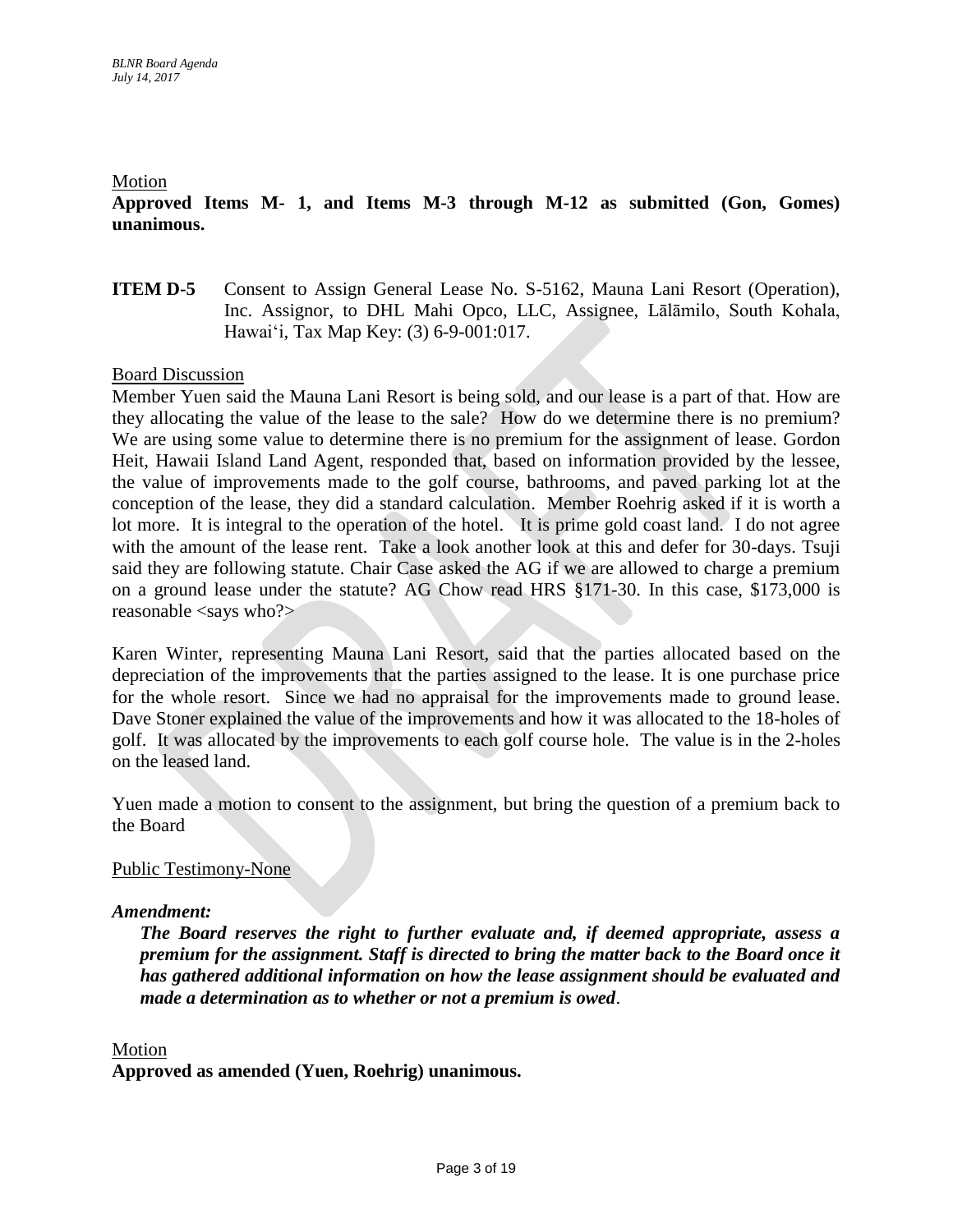**ITEM K-1** Conservation District Use Application (CDUA) MA-3788 for the Replacement of a Single-Family Residence & Related Improvements by William E. Engel Located at Honolua, Lāhainā, Maui, Tax Map Keys: (2) 4-2-004:019 & 062.

Sam Lemmo, Administrator, OCCL said this would be a demolish and replace with a new residence.

## Board Discussion

Chair Case disclosed that her cousin Steve Case is a major owner of Maui Pineapple. I have no interest so I will not be recusing. Member Gon asked, with climate change, have they considered the rising water. Lemmo said, yes. They should be good for at least 350-years.

## Public Testimony

James Manaku, Sr. wanted to be assured that there would be public beach access as the ocean provides native Hawaiian resources.

Gon thanked Manaku and noted that one of the conditions specifically says, the permittee acknowledges that the approved work shall not hamper, impede, or otherwise limit the exercise of the traditional, cultural, or religious practices of native Hawaiians in the immediate area to the extent the practices are provided for by the Constitution of the State of Hawaii and by Hawaii statutory and case law.

## Motion **Approved as submitted (Gomes, Gon) unanimous.**

9:55 am: 5-minute recess 10:03 am: Back in session

**ITEM D-4** Forfeiture of General Lease No. 5708, Landscape Hawaii, Inc., Lessee, Waimānalo, Koʻolaupoko, Oʻahu, Tax Map Key: (1) 4-1-027:016.

Russell Tsuji, Land Administrator, summarized the history of this lease and where the State stands. This issue goes back many administrations. We have sat down with Ray Kondo, myself, and Linda Chow (AG) and discussed this lease. The lessee demanded actions to make this right that we just could not do. Waiver of rent, the State never waives rent. Second, they said they asked for lost profits and opportunity costs resulting from an electrical meter box allegedly missing. We disputed that we did not take it. We offered to pay for it, we did not have evidence that it was there and then it disappeared. There other issues that we felt did not merit compensation. Clearly the lease and bid document was an as-is, where-is lease. There was also the mention of a fence. Typically, it is the responsibility of the Lessee to pay for fencing. In this case the State did pay for fencing.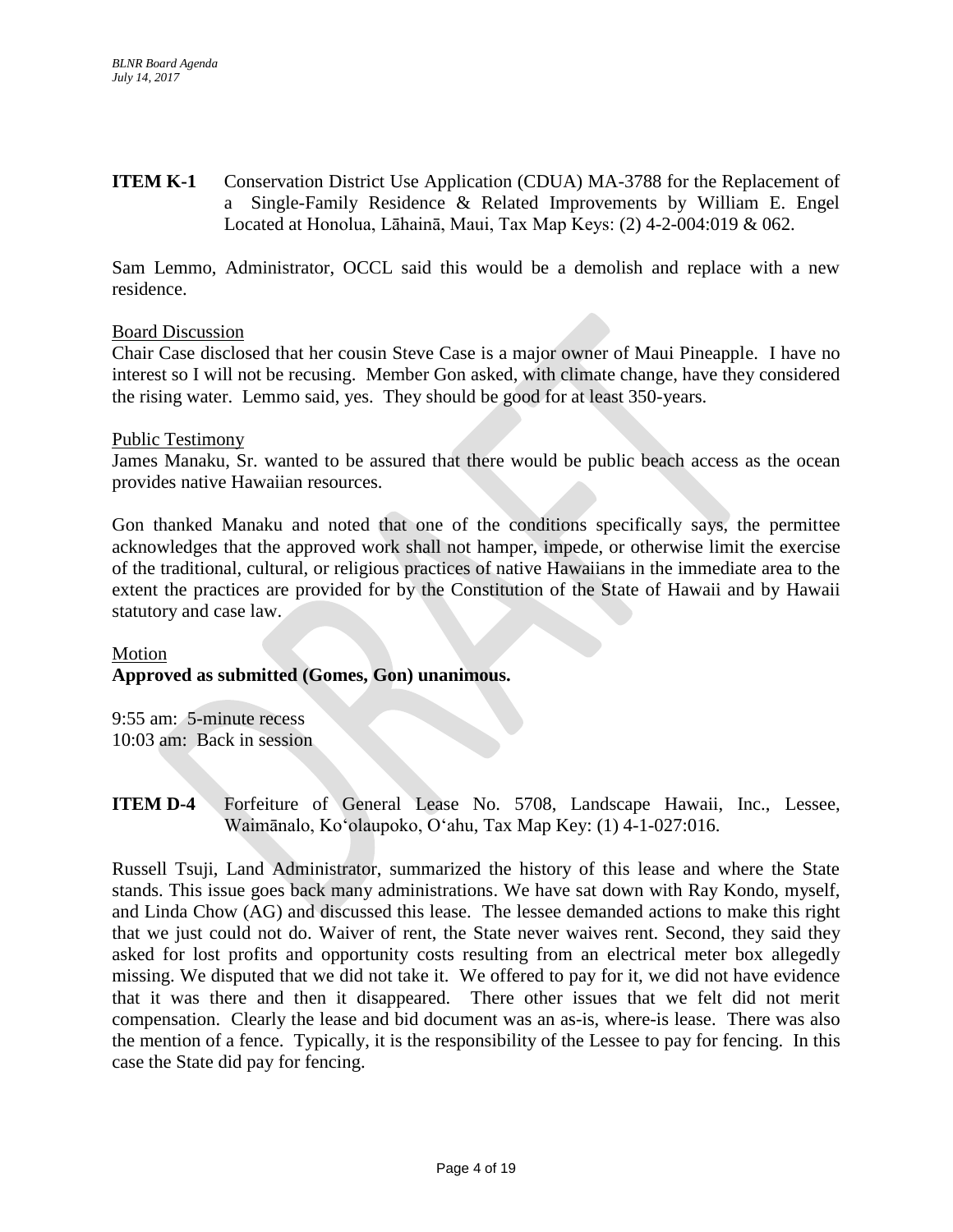Chair Case asked for clarification as to when this lease started. Tsuji said 2006. Chair Case asked what rent have they paid since then? They paid \$36,000, equivalent to one-year rent. Chair Case said, they have been there for 11-years and paid 1-year of rent. Tsuji said yes, he added that this lease, unlike 99%, from day one has been in litigation mode.

Member Gomes, asked Tsuji, we go back to Governor Lingle's first term and it's 11-years later and we are still dealing with this. One thing that was said is the State promised to do certain things, before they took the lease over, but none of that was done? Tsuji said, they incurred over \$150,00 out of pocket, not including Staff time to do those things. Gomes asked what was the issue regarding evicting the lady so they could take over? Tsuji replied, the Staff was ordered to allow her to remain from the Governor's office. Gomes asked what was the reason? Tsuji said at one-time they were asked to find her another site. We did not have anything. She eventually found a site.

Ben Matsubara and Curtis Ko representing Landscape Hawaii, Inc., and Kyle Ushijima, President of Landscape Hawaii are present to testify. Matsubara outlined the events that led up to this submittal. Prior to the bid being submitted, the bidders inspected the property. There were three structures that had electricity. In 2005 when the tenant was finally evicted, the condition of the property was trashed and there was no electricity. It was inhabitable. In 2006 Landscape Hawaii took possession and moved the billing to 2008 so the State could get the property back into the condition it was when it was inspected at time of bid. The tenant started to make improvements to the property. Matsubara asked if they could apply the monies they have spent to fix up the place to get two of the houses habitable. The condition of the houses when they took over is what prompted the dispute. The instructions from some of the staff to not to pay until it was straightened out kept going on and on. We have been through four administrations and changes in staff. The tenant made other efforts to try to resolve this by getting the property back in the condition he thought it should be.

Matsubara proposed the following; the lease payment and term stay the same, no adjustment on the term or rent reduction. What we are asking is to consider for monies that have been put in for improvements to restore the structures be allowed to be used as credit against the past rent. Additional credit to be spent on the third house that needs to be restored. We want to work it out.

Member Gomes asked how much money do you expect to spend for the other structure? Matsubara said, we are asking \$150,000, and the lower house estimate came out to about a \$125,000. Gomes said the total would be \$275,000. Matsubara said they would like it to be considered for credit towards rents owed. The rents owing is \$310,250, interest is another \$150,00, if you could waive some of that it would be helpful. That is some of the numbers we are trying to work with in the proposal.

Chair Case asked when did Landscape Hawaii occupy the property? Matsubara replied, September 2006, though they did have a right of entry 6-months prior. Case asked what has the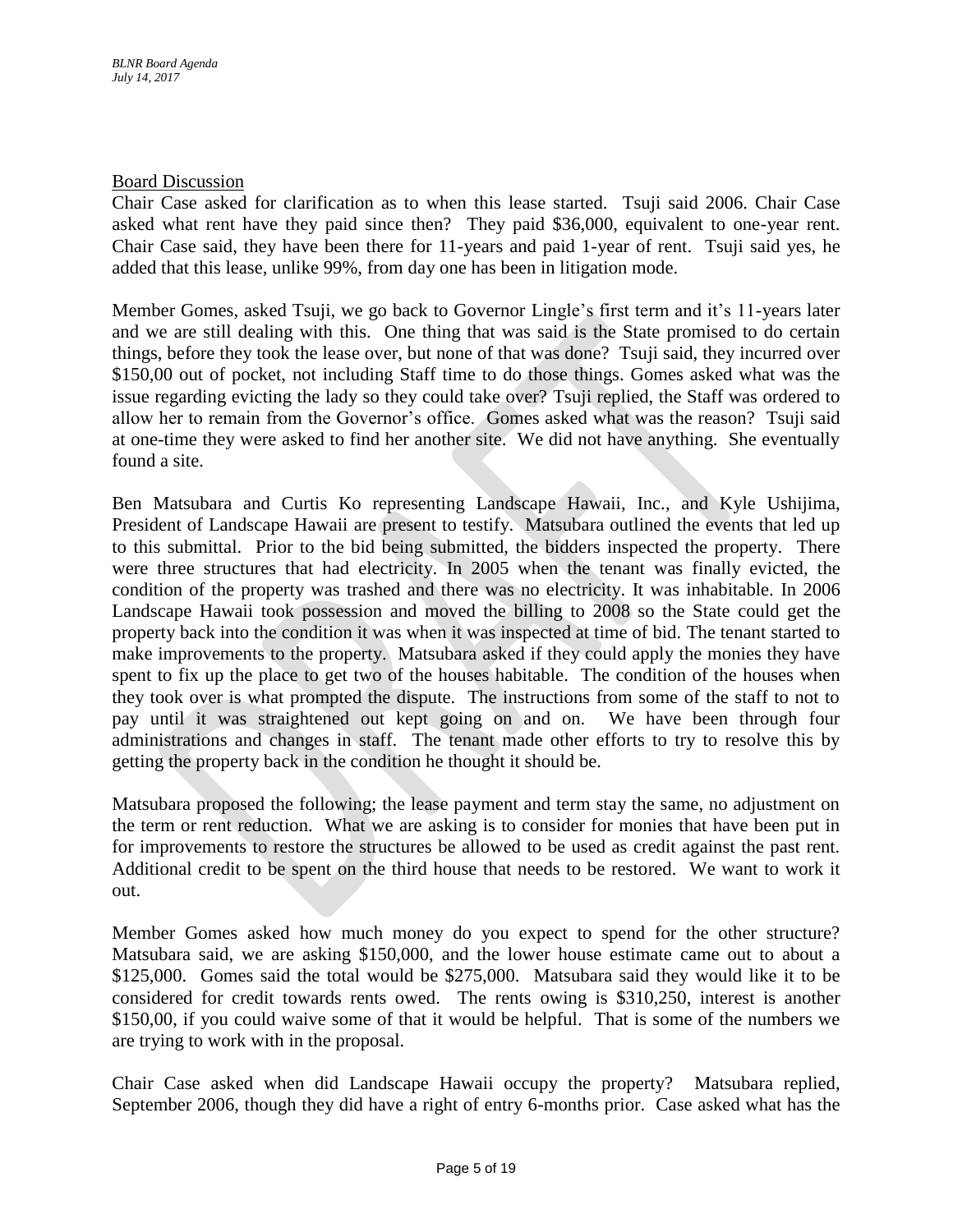property been used for? Matsubara said it is a nursery. Case asked if it has been used as a nursery since March 2006? Matsubara said, right.

Case stated you had possession from 2006, rent starting in 2008, and you have not paid any rent. Matsubara said yes that is correct. Member Downing asked if Landscape Hawaii in business before this? Matsubara said they have been in business for 25-years. Downing asked when all these problems came about why didn't Landscape Hawaii ask to get out of the lease? If I were a business owner, my reaction is, I would want out of this lease because I went to inspect it a second time and it was trashed. Why would I want to pay for something that is not like what I saw? Why did they not go to the State this is not what I signed up for? But instead kept going along. As a businessman, I would be out of the contract, chances are it is going to come back up for public auction again, maybe there be a chance to lower the fee that I bid. The reason I say that by reading this memo the business that was being auctioned was bid really high. Evidently there were a lot of people interested in bidding. Maybe after 2-years the person get buyer's remorse because it went up 8-times more than they expected to get. Even more so because they failed to deliver what they said they would. Why do you keep hanging on when you see all these problems? You have the opportunity to me to get out of the lease because it was not delivered as planned. Mastsubara said, that there was the reliance that the State would do what they said they would do to clean it up

Kyle Ushijima, President, Landscape Hawaii, said he has been asking himself and the DLNR agents and had been promised, they said do not worry about it we will fix it, we will get the water, the electricity. He was sorry that he was naïve to think that. I looked at the property, it was a good level property, it was terraced and we could build a good nursery out of it. We had a good business plan to develop the property. I did not know that I could terminate the lease or investigate at that time. I did not think about it, that is my fault. I did not know.

Member Yuen asked, there were allegations that there was electricity to the house on the first level. You have an estimate slightly under \$10,000 for the electrician plus a pole which HECO did not provide an estimate. The Big Island, a pole costs around \$4,000, so we are talking about a \$15,000 job to provide electricity, is that, about right? Ushijima replied, ballpark. Was the electricity put in in September of 2012? Ushijima said yes, he put it in, I got the building permit, the contractor, I called HECO and we got the electricity in. Yuen asked how much did it cost? Ushijima said my cousin is an electrician and I paid him \$5,850 and a van. Yuen asked if he paid for the pole? Ushijima replied, HECO waived the pole, they said they could connect directly to the building. Yuen said what he does not understand is there are various statements about not being able to do business due to lack of electricity to nursery buildings, I do not understand what a meter to house has to do with your ability to put electricity in a shade-cloth in buildings to grow plants. My understanding is that electric companies do not daisy-chain electrical facilities. If you want to put electricity in an ag building next to the house, you would still need to get a meter to the ag building. Ushijima said yes. He would need it to run the clocks, run the green houses, that I was planning to build and run the office with lights, fax machines, computers. Yuen asked why does not having electricity to house prevent you from doing those other things on other buildings?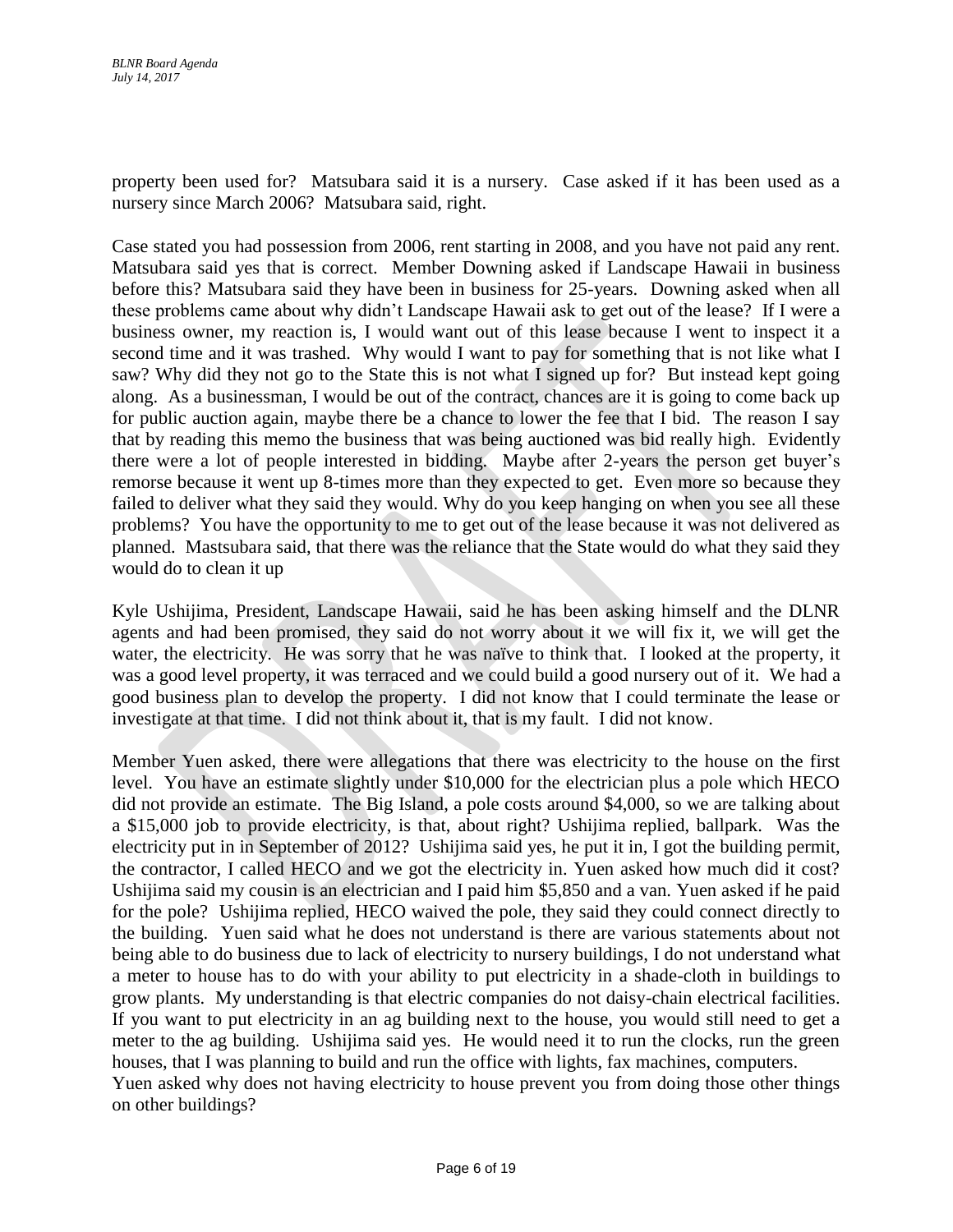Cindy Comber, Caretaker, said that in September 2006 the land transferred over. In approximately 2007 they started work on one of the three levels that the dwelling that has no electricity and started to build the nursey in December 2007. Yuen clarified that during the walk-thru they were not able to go through the houses. Ushijima said, yes, there were people living in there. Comber said which implies there was electricity and water. Yuen said he understands what it cost to put electric in.

Yuen continued, the staff report that authorizes the auction back in 2004 said there were three houses, but the recommended it the lease be limited to one, basically the Caretaker's residence. That is in the conditions that the Board's action authorizing this lease. Is that not your understanding that this lease is to have only one residence on it? Ushijima said, actually no, because it had three. Yuen said that this is an agricultural lease and authorizes only one occupant, the caretaker,

Comber said they were intending to just to have one but I do not believe it was a mandatory issue to demolish that. When we went on the walk-thru, Charlene indicated here's the house, but we can't go in it, then there was a clubhouse we were not allowed to approach because of sanitation, it was occupied by cats and on level three there was a third house that had a family living in it and it looked habitable from the outside. Throughout the walk-thru, there was never any indication that the there would not be the two dwellings. When we walked thru in 2005, we walked around Candy Lake's house and the house on level one, there was never any mention of demolition of that house, only of the clubhouse. We should have read the lease again, but we were not given the lease until we signed it. Tsuji said the lease was part of the auction package, there is a provision specifically limiting it to one employee dwelling. There is also a provision that the lessee shall not use it as a primary residence.

Member Roehrig made the disclosure that Mr. Matsubara's father used to be one of his campaigners when he ran for the legislature. I do not think that will affect my judgment. Now it is 2017, each side believes they have legitimate legal claims of some nature. I would like to explore that with counsel because we need to have a realistic discussion here. He explained the processes of the tort claim to injury to land, contract claim and the catch all contract claim statute of limitations. Between 2004 and 2005 we can put in statute of limitations. Whereby, most if not everything the lessee has to claim today, the statute has run, anything between 2006-2012 the statue has run as well. Unless I am missing something. I believe the statute has run on any kind of problems you might have against the State unless you have other circumstances that might mitigate, in other words some kind of estoppel against the State from raising the statute of limitations. Why are we still limping around this? Here we are 2017, different staff, today it is this, today it is that and here we are July 14, 2017.

Roehrig asked Matsubara to explain why you are entitled to any type of settlement of any nature whatsoever against the State on any rent claims that have not been paid since day one, whenever that day was until today? Matsubara replied, you are correct. The statute of limitations has run. What we are looking at in regard to the claim we made and the provision in the lease that requires the Board to enforce the lease. We are saying, here is the lease, it was signed. These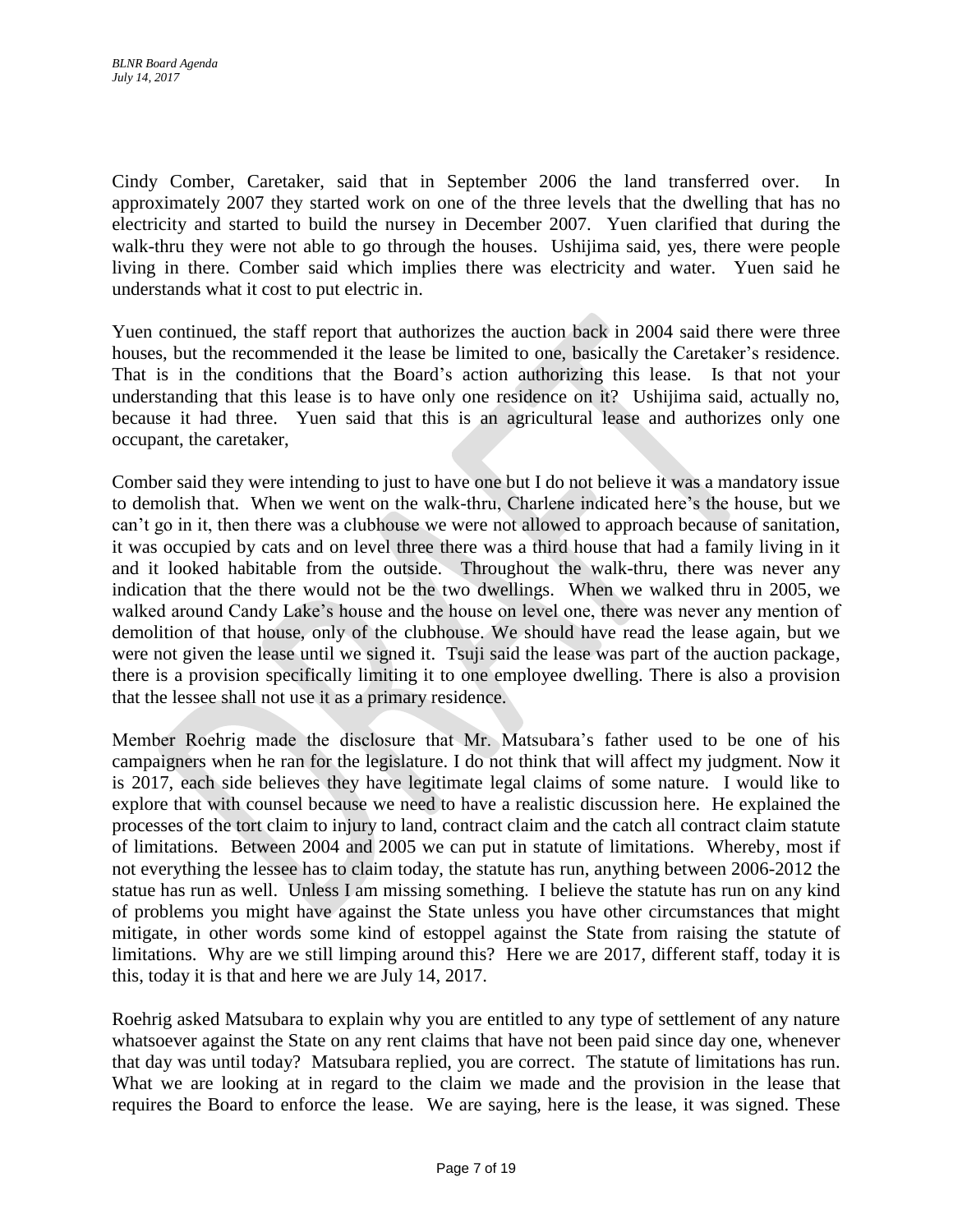were the understandings, please enforce the lease in regard to whether you are going to provide the premises that was supposed to be provided, we are entitled to that. Roehrig asked, you want specific performance or quiet title. Matsubara said we want you to enforce the lease, not only against the lessees, but the lessor too. Roehrig asked if that was specific performance of the leasehold terms? Matsubara replied, you can say that, but with the Board's discretion to administer, enforce its rules and regulations and the leases that they issue. We are not interested in litigating this or run through a contested case. We would like to sit down and see if we can resolve it if there is a way the Department in administrating the lease. Roehrig asked what statue do we use for specific performance if there is one? Specific performance of the lease is an equitable claim. Is there are statute of limitations or does it run parallel with a possession lease statue? Possession is a twenty-year statute. You go into the property, you want to possess the property, you have up to twenty-years to get in or get out. I do not know how it fits in there. I have never found a statute for specific performance. Roehrig referred to old cases from 1904 and 1911 regarding possession and the 20-year statute of limitations which the legislature made 1973. Because it is equitable in nature, generally equity follows something in the law that runs with it. In the big picture, what I am hearing is you want to be in possession and the State is saying we want to be in possession and we want to enforce the terms of the lease. You are in default of your rent. You are saying no we are not, we want you to properly put us into possession, we have been there and that is why we can still stay there because we are under a longer statute than the 2-year, 4-year, or 6-year. I am not sure which statute you are under, whether or not your claim, what the value of it is if there is any claim, whether you are entitled to any deduction at all.

Matsubara cited §171-7.5 of the HRS, provides the BLNR through the Chairperson shall enforce contracts, leases, and other dispositions of the lands. In the general lease that we signed, paragraph 40 talks about the Chairperson shall enforce the terms of the lease and should govern it. We are looking at the lease itself to provide the relief we wanted through discussions whether or not the Board would be willing to enforce provisions against the fact that the land was not in the same condition when they bid on it. Enforcement works both ways. We did not look at it as enforcement against the lease. We thought they would administer the lease and look at both sides. We are looking to see if it can be resolved within the four corners of the lease.

Chair Case said she did not understand, you have been in possession for 11-years, you have had the benefit of the property, but you have paid no rent. I do not know how you have any equitable claim here, when you have just not paid any rent for all of this period. Ushijima said they paid \$18,250 at the time of the bid. Chair Case asked what was the annual rent? Ushijima replied, \$36,000 and I thought maybe, going back to Member Downing's question, maybe the State could have given back the money because they cannot do this bid. Chair Case said then you would have said I do not want the property. Instead you used the property for 11-years. Ushijima replied, yes, we used part of it. Comber said going back to three levels again. The second level and bottom level are nursery levels that I could watch over. He could build on the second level because that was flat field. The third level that had the house which was understood to be repaired to the condition we saw in 2004. We met with Peter Young directly in March of 2007 and he told us do not pay the rent until this was resolved. It was not just in the room, there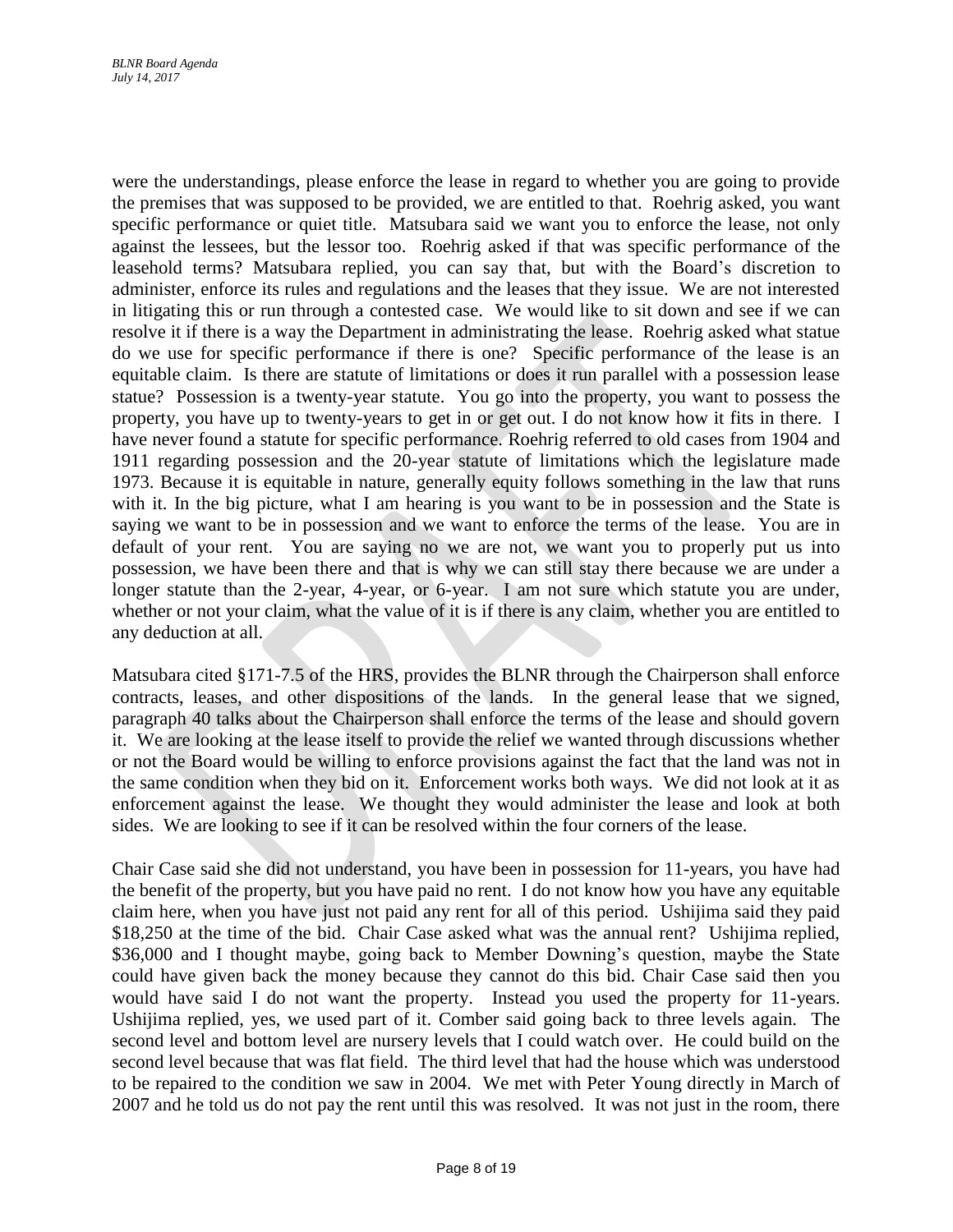were 4-5 of us. A month and a half later the land agent Charlene Unoki met with us again, the same group, saying she knew the files and the letters and discussion and again she said do not pay the rent until it is resolved, this was in 2007. Each time Ushijima was receiving a notice from the fiscal office saying you owe rent. Ushijima called Unoki and each time she said do not pay the rent until this is fixed. Ushijima said okay that is fine can you tell fiscal? Eventually there was a break for a while, but for years we were told do not pay the rent until this is fixed. We kept waiting and waiting, and waiting. Then we decided to go ahead and at least put in the electricity on that level so we could have some kind of security, and add lights, unfortunately someone stole the lights on the door that we were trying to use as an office, So we could not actually build on that level, because again we were try to build the caretaker's house so I could live there which was costing around \$189,000 so monies were going into that and putting up the shade cloth house which cost another \$160,000, resources were stretched so we could not actually build. Initially, if we had the house on the top level, I would have moved in within the 60-days of the lease. He could have developed the second level and the third level he could have had his office. The business plan was almost turn-key. But two years later you cannot use the office and you cannot even move into the caretaker's house, the prior tenant (Candy Lake) locked the animals in the house when she vacated. The Humane Society was reluctant to come out because the conditions were so bad (ticks, fleas, etc.), they did not want to take the animals back to the Humane Society. When we finally got the house, it was trashed and had to be gutted, there was only the frame and the shell.

Chair Case said she can understand working those things out in the first couple of years. What she did not understand then for another 9-years, occupying it and not paying any rent. Comber said they were told not to pay until it was resolved. Chair Case said then you started getting the notices that you had to pay the rent. Comber said they called Unoki and we told until 2012 not to pay until there was a resolution. Chair Case said it has been 5-years later you still have not paid the rent. Yuen recalled back in 2012 that they came before the Board and were told to start paying the rent. We met with them and wanted to negotiate, we wanted to start fresh, call it even with all the improvements we made. Yuen said your offer in 2012 was to waive 5-1/2-years of rent. Comber said yes. Chair Case stated that it was declined. Comber said they said we gave you this, this and this, a fence which she did not understand where the fence came in. Chair Case said they did not have an agreement on that.

Roehrig said in order for him to decide what was fair he would want to look at their tax returns to see if they made money or they did not. If you were taking a beating on this property, that would be something I would consider as a landlord as an equitable matter that we should take into account. If it shows you were doing well, it sheds another light on what is fair.

Ushijima asked if he was wrong to listen to the land agents? Roehrig said he did not know the answer to that. One question I would ask you in response to your question is if somebody is going to tell you they are going to take of you, no worry, after a while they do not take care of you, you start scratching your head whether or not it is true. After 2012, did you bring it up to Tsuji and his staff that you were still waiting for an answer? Matsubara said they sent letters and got no response from prior counsel following the 2012 meeting. Roehrig asked what happened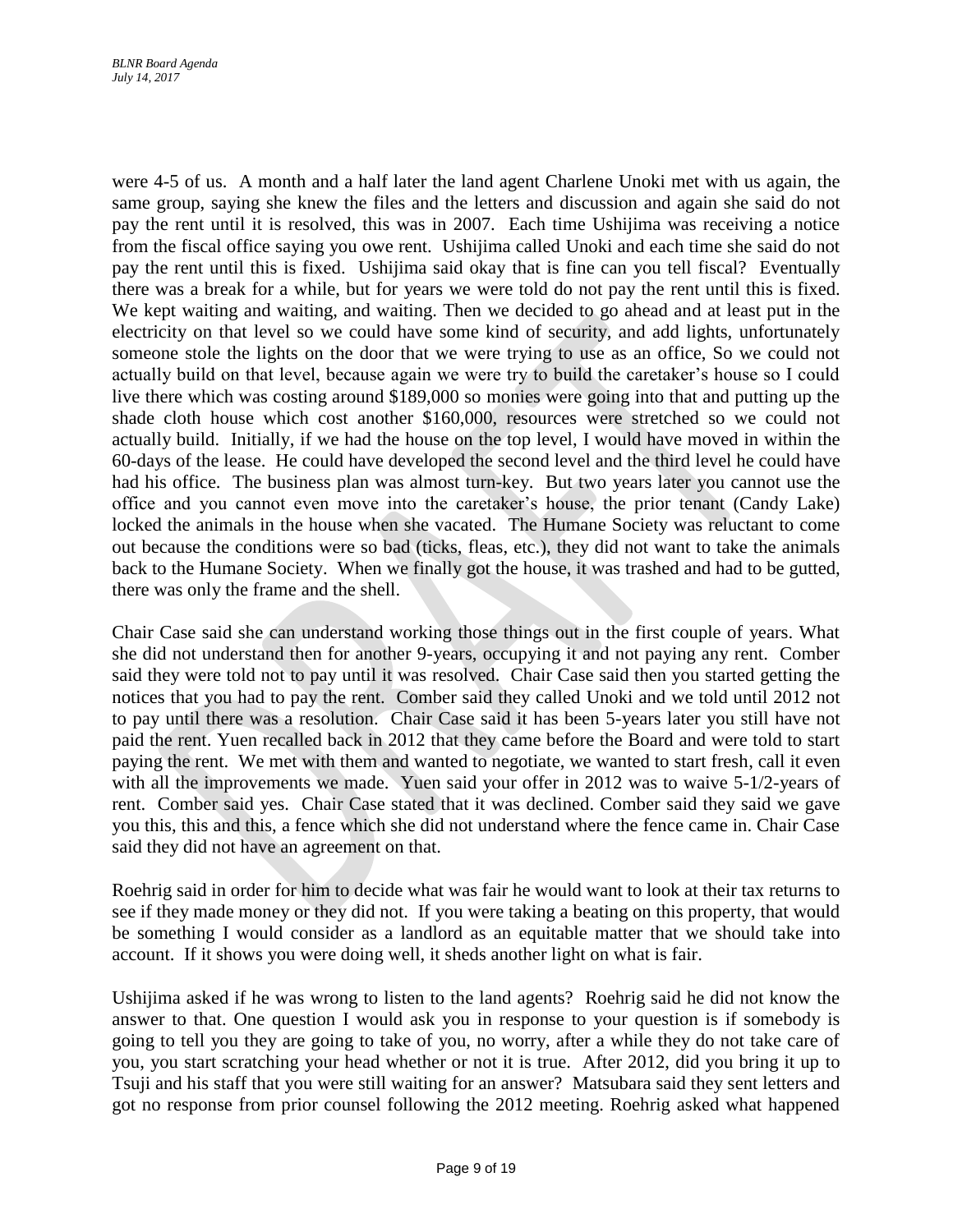between that letter and the State's counter- offer? The State's letter nullified what you said about "do not pay"? Did you send a letter asking for a meeting that did not get answered? Ko said, yes. Roehrig said the letters refer to letters were previously sent in 2015 stating their position. Ko said it was a matter of sitting down and seeing if they could work out something. Roehrig asked Matsubara from the time you got involved in 2015 till today, is it your understanding that you are still in "withhold lease payment mode", until the State sits down to talk to you? Matsubara replied, we were transitioning between what one counsel had done and what counsel was assuming. I thought the transition would resolve itself around what we are asking, not for the payment of money, we are not asking for money. The idea was to see whether we could work it within the numbers on the lease itself, how much we owed, how much we had not paid, how much we had to spend to get it up there. Let us sit down and talk about that. Under the circumstances, I thought at that time to wait until we could talk and see whether or not we could do it. He wants to use more of the land there and I told him until you resolve this, I do not thing you should be building anymore hot houses. Under the circumstances the status of your lease is in question. Only a portion of the property is being used. Roehrig asked how many acres? Matsubara replied 19 acres. Comber said they are using about 10 acres.

Chair Case asked if they were growing any plants for your landscaping business? Ushijima said he uses it for his plant rental side division. Chair asked if this was the source for his plant rentals? Ushijima said it is part of it. Chair Case said, so you have other sources for plants. Ushijima said they buy from my other nurseries. Chair Case wanted to note that these fourteen letters go back to March 2015, basically they all say the same thing we received your invoice and please refer to my prior letters regarding our position and we want to meet to discuss our position and renew our offer. Clearly there was no meeting of the minds on your rent proposal. You were receiving letters saying rent was due. And you did not pay any rent. Comber clarified that they were statements not letters. Chair Case said it was not like you did not know rent was due. You just did not pay it, because you wanted to stick to your position, but you still occupied the premises.

Member Oi said, it is hard to comprehend, you are utilizing the property already for how many years. In 2012, the subject of a 20% reduction came up at the Board meeting, it was denied, then it was deferred. You keep receiving bills to pay the rent. You are utilizing the property and probably making money off the property. I cannot see just because you have issues you feel you do not have pay your rent. To me a good faith effort would be to pay my rent until the issue was resolved.

Ushijima said he thought if he paid any of the rent, he would be wrong already. If I go back to the last Board meeting, I was asked if I was to rent a place, and I put down a deposit and had these things in place, two years later I come back and known of that is there would that be good faith? I do not think so. Oi said with all these issues you are having since day one, I would say let us give up already. The Board submittal says they want to terminate the lease. Why not give up? Seems you want to utilize the property. That is an issue too, you want to utilize the property. You feel the property is an advantage to your business.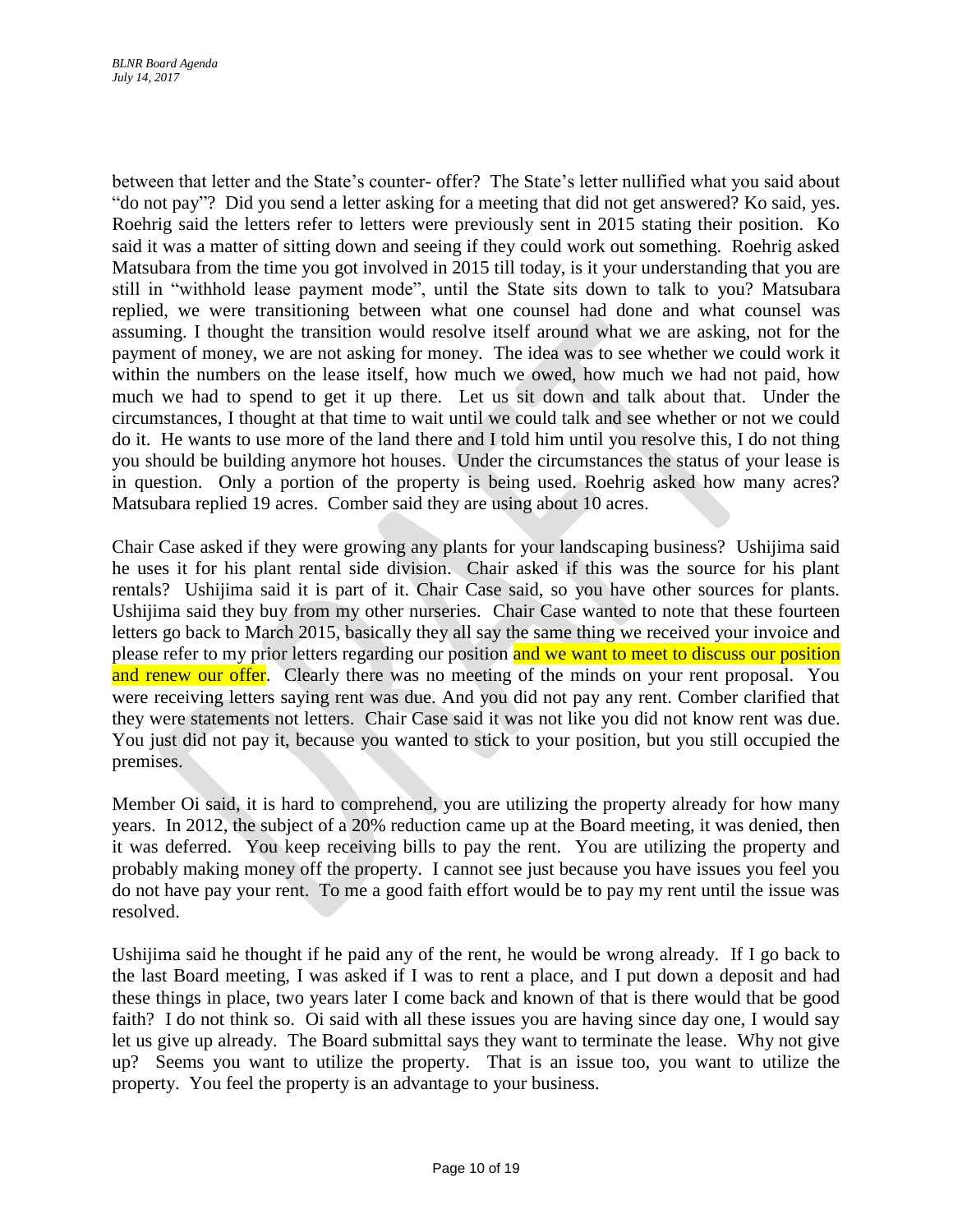Ushijima said he put some effort in it and its quite a bit of money. I felt the property was worth quite a bit. I just want to say in 2004 when we bid on the property, land agent Deedee Mamiya said if I get the property to sue the State and I said how can I sue the State they are going to be my landlord. But I did not listen, so we are here today. A year later after Mamiya left, I met with Unoki many times, and only her and Cecil Santos kept telling me not to pay the bill. We will get the electricity, we will get all this done, we will clean up the property. Every time I got the bill, I asked her to revise the bill. She said do not worry about it, I asked her how to come she could not revise it. She said the department does not talk to Fiscal.

Member Gomes asked if he had anything in writing, Ushijima said Mr. Kondo prepared a chronological history. Ushijima said, I should have known something was wrong because I did not have anything in back in writing and everything was verbal, on the telephone, in their conference room behind closed doors. I am sorry, I was naive at the time, I was trying to run the business. I just tried my best. I would not be in this position if I did not listen to the land agent. I did not know who I was supposed to take direction from during that period of time. I know both land agents left the department, that's why I am here with Mr. Matsubara. Ushijima apologized to the Board

## Public Testimony

## *Amendment:*

- *(1) Within 15 calendar days of July 14th, the Department shall propose a payment plan (i.e., installment plan) to the Lessee for all back rent, interest to date of the July 14th Board meeting date, and late fees. The Department may utilize its standard term and prevailing interest rate in calculating the installments.*
- *(2) Within 30 calendar days of July 14th, the Lessee shall pay one year's rent in its entirety at the rate established under the lease by auction (\$36,500 per year).*
- *(3) Lessee shall cooperate with the Department in the 2016 scheduled rent reopening under the lease.*
- *(4) Lessee's acceptance of a payment plan in accordance with the foregoing terms shall be deemed a settlement of any claims the Lessee may have against the Department or the State as of the date of acceptance.*
- *(5) If the parties do not come to an agreement on the terms and conditions of the Special Installment Agreement and execute the same within 60 calendar days of July 14th, 2017, then the Department is authorized to terminate the lease in accordance with the recommendation section of the staff submittal.*

Motion

**Approved as amended (Yuen, Gomes) unanimous. Chair oppose?<I think Chair did oppose>**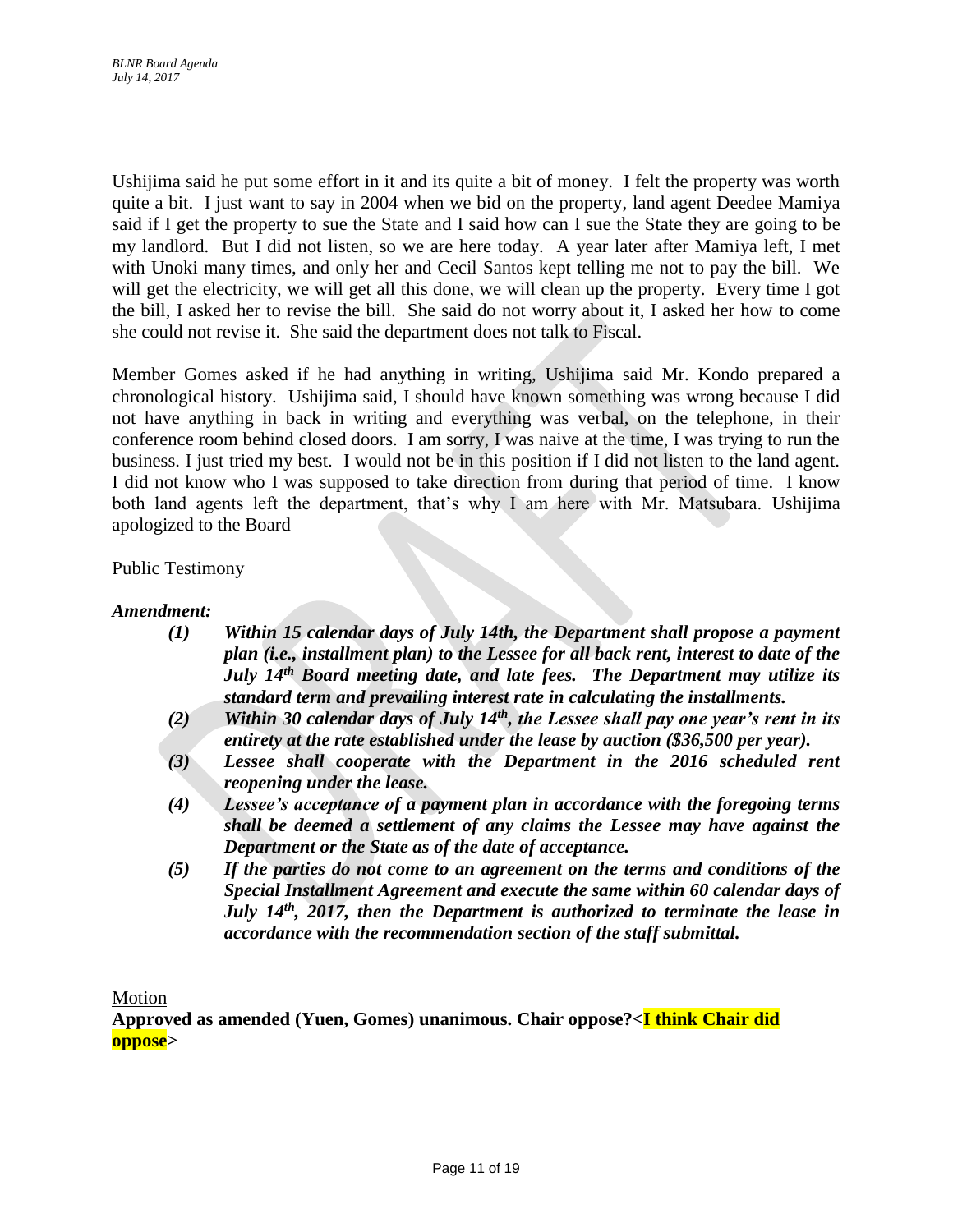**ITEM C-1** Request Approval to terminate memorandum of agreement between the State of Hawaii, Department of Land and Natural Resources, Division of Forestry and Wildlife, Na Ala Hele Trails and Access Program and Haleakala Ranch Company for access to Haleakala Bridle Trail, Dated May 11, 2012.

David Smith, Administrator, Division of Forestry, and Wildlife, explained the reasons for termination.

### Board Discussion

Member Roehrig disclosed he represented a party in litigation adverse to Haleakala Ranch at one time.

Public Testimony - None

# Motion **Approved submitted (Gomes, Gon) unanimous.**

**ITEM C-5** Request Approval for Selection of the Competitive Sealed Proposal Process and Authorize the Chairperson to Award, Execute, and Extend Contracts for the Implementation of Watershed Management Plans and Projects that Support Native Ecosystem Protection and Management for Fiscal Years 2018-2019.

David Smith, DOFAW, requested to start the process of competitive sealed proposals.

Board Discussion Member Yuen disclosed that his daughter is on the committee that evaluates this item.

Public Testimony- None

### Motion

## **Approved submitted (Gomes, Downing) unanimous.**

**ITEM L-2** Appointment of Jose "Pepe" Miranda to Serve as a Director of the Kona Soil and Water Conservation District**.**

Carty Chang, Administrator, Engineering, requested the appointment.

Board Discussion-None

Public Testimony- None

### Motion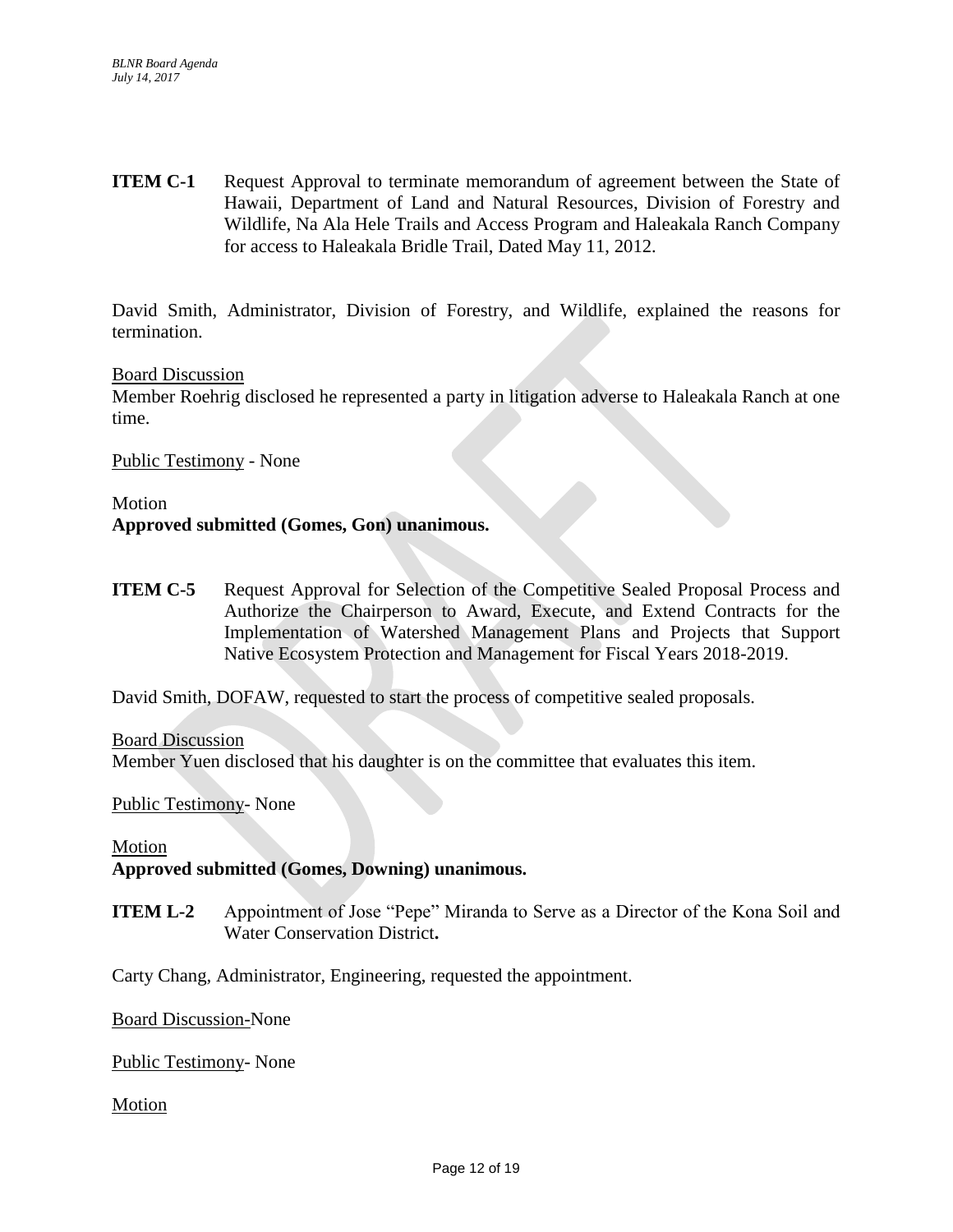## **Approved submitted (Roehrig, Gomes) unanimous.**

**ITEM D-1** Grant of Perpetual, Non-Exclusive Easement to the State of Hawaii, Department of Transportation, Highways Division (HDOT), for Scour Countermeasure (Rip Rap) Purposes Relating to the Hanapēpē Bridge Replacement Project; Issuance of Management and Construction Right-of-Entry to HDOT for Hanapēpē Bridge Replacement Project Purposes, Hanapēpē, Waimea, Kauaʻi, Tax Map Key: (4) 1-9-007:013, 1-9-010:014 & 046 portions.

Russell Tsuji presented the submittal.

Board Discussion - None

Public Testimony - None

## Motion **Approved as submitted (Oi, Gon) unanimous.**

**ITEM D-3** Issuance of a Right-of-Entry Permit to O'ahu Hawaiian Canoe Racing Association Hawaiʻi for the Duke Kahanamoku Long Distance Canoe Race Event to be held on August 20, 2017, at Waikīkī, Honolulu, Oʻahu, Tax Map Key: (1) 2-3-037: portions of 021

Russell Tsuji presented the submittal.

Board Discussion - None

Public Testimony - None

### Motion

**Approved as submitted (Gomes, Gon) unanimous.**

## **12:20 pm: Lunch 1:15 pm: Back in Session**

**ITEM D-2** Cancellation of Revocable Permit No. S-7879, Savio HBH Development Company LLC, Permittee; Issuance of a Revocable Permit and Immediate Rightof-Entry to Tower Development, Inc. for Security, and Property Management Purposes, Waiākea, South Hilo, Hawaiʻi*,* Tax Map Key: (3) 2-1-005: 033,034,035,045.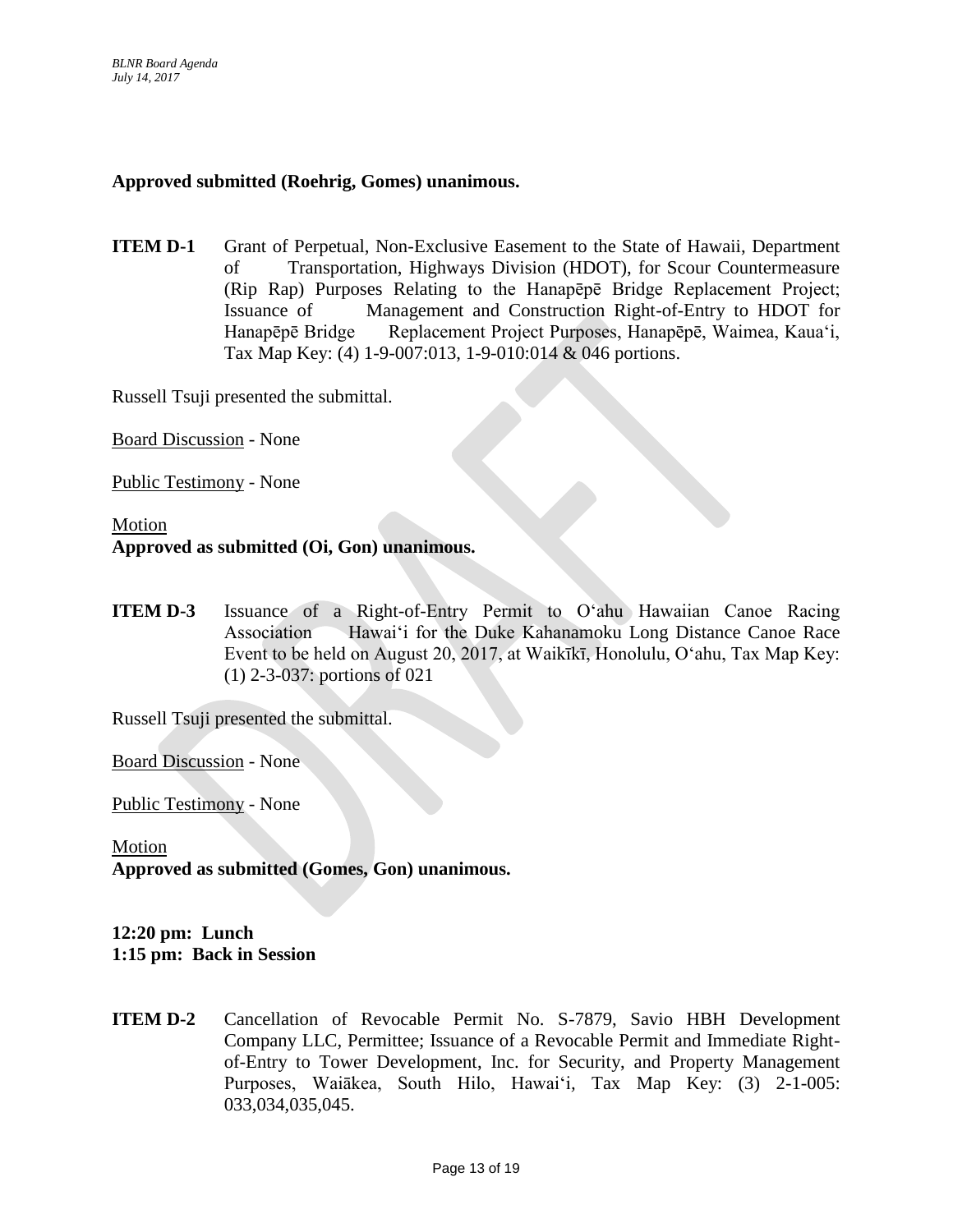Tsuji relayed the reason for cancellation of the permit. Dana Kenny from Savio HBH Development Company LLC, (permittee) requested a time extension to finish moving everything out so they can leave the property with a clean slate. Ed Bushor, Tower Development, supports Savio's request.

## Board Discussion

Member Yuen had questions regarding the rent for the RP to Tower which Tsuji clarified and Bushor is fine with that. The discussion moved on to what was going to happen to the store. The Kimi family want to continue running the store. Yuen asked if this went through Tower would work directly with Kimi Family as a sublessee.

Kenny commented that the store's electrical and plumbing is tied into the hotel and they have tried to find a way to separate it. The County will need to get involved for permitting. Tsuji said that Tower will have that decision as RP holder. Staff is not taking a position on it. So, if it becomes impractical for Mr. Bushor to continue to operate it for other reasons, whether it is County requirements, our position is it is up to him to do what is appropriate if he needs to terminate.

Member Roehrig said he has a concern about that. If there is truly a problem with the plumbing and electric and it is all coming in from the hotel, somebody has to go in and redo the plumbing. The County may not agree to any of these conditions. They have been in there and they may say we do not want any kind of use of the plumbing going into just this one place that forces us to keep the rest of the building open. The County made it clear they want the whole place closed down. The Kimi's are a third party and they are not here today to speak for themselves. I have concerns about making final disposition of the ice cream place.

Bushor said he has had meeting with the Kimi's (Kemoo) this week and told him we were not going to take any negative action to shut down anybody. He is free to stay open subject to him doing whatever needs to happen with the County to stay open. He has agreed to process the paperwork and to see how it goes. He is very happy that they have a neighbor who is not going to shut them down. It is his obligation if he wants to stay open.

Chair Case commented that she is looking at the letters from the County, the new Revocable Permit, has to have conditions. Have you addressed them already regarding the SMA guidelines, shoreline set-backs for the fence, proper inspection of the convenience store structure to make sure it is safe for continued occupancy? Yuen said I think what the County is saying, if you are going to put a fence in a Special Management Area, they expect you to file a 2-page SMA assessment form. The one thing may be a little tricky is how close to the 40-foot shoreline set back will they allow the fence to come. Chair Case said, that address the Planning Department, the Fire Department wants to make sure the fence is secured, so you do not have unauthorized occupancy, fire protection is maintained. Chair Case said she wanted to be clear that they were aware of this. Under the Revocable Permit you are responsible for compliance with the law and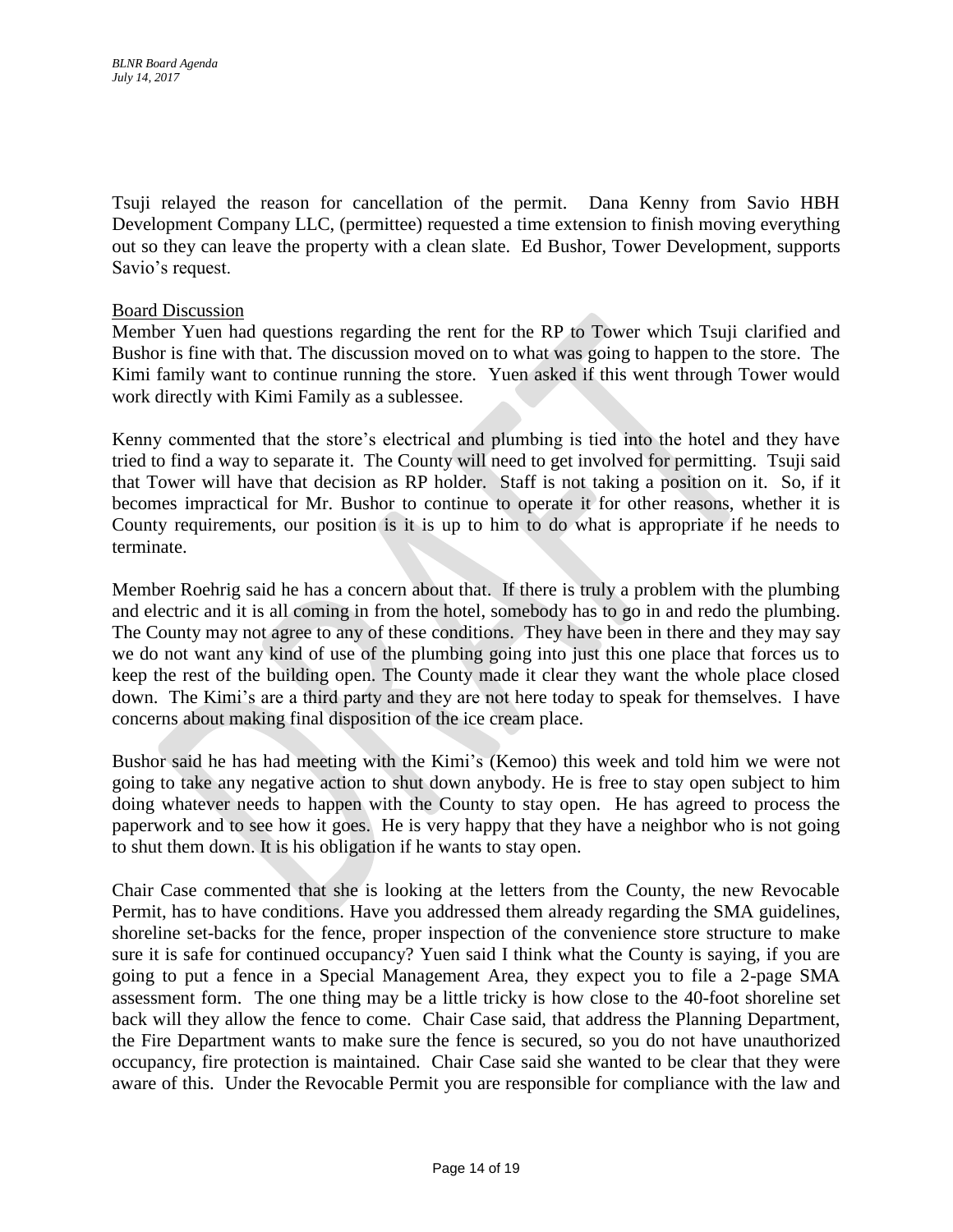working out with the store whether it can or cannot be there. Your supportive of it, but it needs to be worked out with the Fire Department.

Roehrig told Bushor that he is getting the RP and to talk to the Fire Department and inform the Kimi's what the situation is.

## Public Testimony- None

## **Motion**

Member Yuen made a motion to approve with amendments for Savio to continue their RP until August 4, 2017. No occupancy for hotel purposes. Right-of-Entry to Tower beginning today, July 14, 2017 until August 4, 2017, to work on fencing and securing the property pending required permits before the work can begin. Revocable Permit to Tower begins August 4, 2017. The conditions of the RP are amended to include Tower's letter to us dated July 4, 2017, with the exceptions of 1d which refers to the bid package for demolition and remediation and items number 4 and 5. Fire protection systems as required by law. The Fire Department has requested that all windows and doors be locked, entry to be by authorized personnel as necessary. Member Roehrig second the motion with amendments.

Member Gon asked if item 3b of the staff recommendation which refers to rental? Yuen said yes, it is superseded by the Tower letter which is \$1,000 a month. Gon said similarly for 4c.

### *Amendment:*

- *(1) Replaced recommendation 3b and 4c with "The monthly rent shall be set at \$1,000 per month."*
- *(2) Revocable Permit No. 7839 issued to Savio HBH Development Company, LLC ("Savio") was allowed to be continued until August 4, 2017 to allow Savio to sell off and remove personal property such as furniture, trade fixtures and equipment only and no occupancy is allowed. Except during times of authorized entry, all windows and doors and entry ways shall be secured and locked.*
- *(3) Approved a Right of Entry to Tower Development, Inc. for purposes of preparing to secure the site and prepare to install the fencing around the hotel structure.*
- (4) *Issuance of a Revocable Permit to Tower Development, Inc. in accordance with paragraph 3 in the recommendations section of the staff submittal, together with those terms and concepts in Tower's memorandum dated July 14, 2017 as amended, a copy of which is attached hereto as Exhibit A. Except during times of authorized entry, all windows and doors and entry ways shall be secured and locked. The Revocable Permit shall be effective no earlier than August 5, 2017.*

**Approved as amended (Yuen, Roehrig) unanimous.**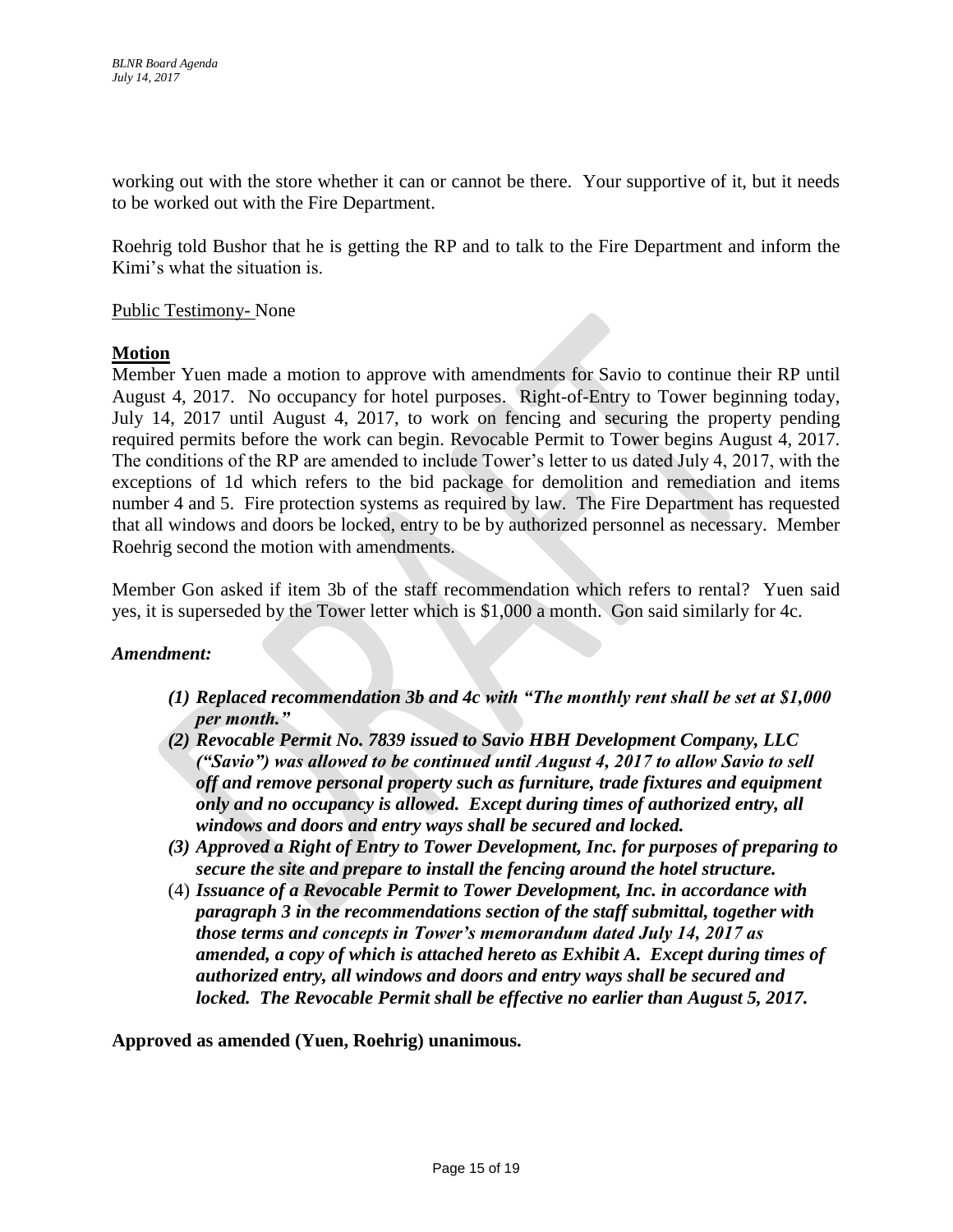- **Item C-2** Request for Delegation of Authority to the Administrator of the Division of Forestry and Wildlife to temporarily close or restrict public use in Natural Area Reserves for periods of up to ninety (90) days for the protection of the Natural, Geological, or Cultural Resources of the area or the safety and welfare of persons or property.
- David Smith, DOFAW summarized that this would only be in effect in case of emergency. OHA's recommendation is for 60-day. We agree to that.

Chair Case asked Smith to clarify that he is not asking for broad scale or long-term closures. Smith said no. Just the Natural Area Reserves. It's for a very short-term. We are full advocates for public access. Roehrig asked if this was State wide. Smith said it is State wide for Natural Area Reserves, it is a limited area of land. It's basically for public safety. It's a warning, we are not going to put a DOCARE officer out there. If the public wants to go out in hurricane force winds that is their choice. Member Yuen said he would go with the 90-days rather than 60-days, Yuen said the reason why is that you would have to go beyond that you have to get on the agenda for both the NARS Commission and the Land Board.

Member Downing commented that Smith said they may not even use one-week, he said 30-days is plenty for him. The 60-days is plenty. Smith said the only time you may need longer than 30 days is if you are going to go back to the Board to ask for a longer-term closure.

## Public Testimony

James Manaku, Sr. said going to the forest is like going into the church and 90-days is too long to close the forest. I enjoy my freedom and I go there to gather food as well. I cannot accept this closure.

### *Amendment: Change from 90-days to 60 days*

## Motion

# **Approved as amended (Gomes, Gon) unanimous.**

**ITEM C-3** Request for Delegation of Authority to the Administrator of the Division of Forestry and Wildlife to issue permits listed in Exhibit 1 for Hawaii Administrative Rules Chapter 13-209, Rules Regulating Natural Area Reserves

## And

Authorize the Administrator to determine and approve Chapter 343, Hawaii Revised Statutes (HRS) Environmental Compliance Requirements, including approval of Declarations of Exemptions, as applicable, for those permits listed in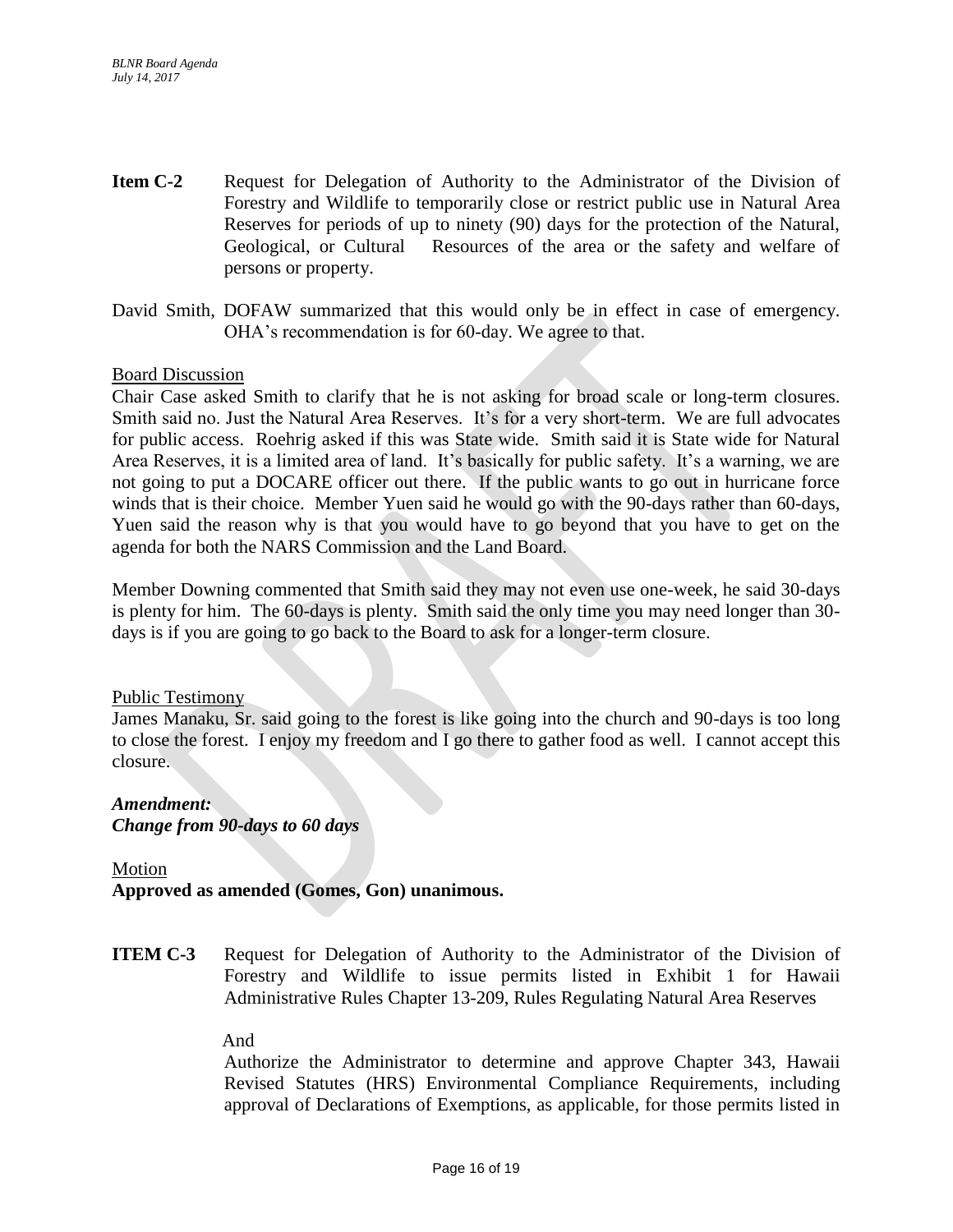Exhibit 1 issued under Hawaii Administrative Rules Chapter 13-209, Rules Regulating Natural Area Reserves

David Smith, DOFAW presented the staff submittal.

### Board Discussion

Member Gon said when he did his research on Happy Faced Spiders they were considered invertebrates, and not insects, on Exhibit 1, it lists, plants, birds, mammals, insects, and aquatic organisms. It leaves out invertebrate is like snails, spiders and all those kinds of organisms that are invertebrates but not insects. So, I would change it and add item 3-L. I would like to modify it to add invertebrates.

AG Chow explained under the statute although the Commission is advisory to the Board on many incidences, on the issuance of permits, the Commission has to act first. So, if you are saying these kind of permits to the when it comes to permits to the Administrator to do, you could do that but the NARS commission would have to have a vote. <I am not sure what this sentence means. Did she say that the NARS Commission would have to approve the change suggested by Gon?>

Chair Case asked if we approved this and we add this language regarding the invertebrates, but the applicability to invertebrates, subject to the NARS commission's approval and it does not have to come back to the Board for approval. AG Chow said, yes, we can do that.

Chair Case made a motion to approve the submittal with the language extending it to invertebrates in 3a and 3l, in Exhibit 1 provided this delegation is not applicable to invertebrates unless and until the NARS commission approves it.

Public Testimony- None

### Motion

### **Approve as amended (Case, Gon) unanimous**.

**ITEM C-4** Request for Approval of a Memorandum of Understanding and Implementation Agreement between Hawaii Department of Land and Natural Resources (DLNR), Division of Forestry and Wildlife (DOFAW); United States Fish and Wildlife Service (USFWS); United States Coast Guard USCG); Island Conservation (IC);National Tropical Botanical Gardens (NTBG); and the owners of Ni'ihau regarding the Lehua Island Ecosystem Restoration Project involving restoration activities and the eradication of rats on Lehua Island.

David Smith, DOFAW presented the staff submittal. Smith said they have the eradication compliance in process for approval. The owners of Ni'ihau support this project and have offered to let us operate off the island. They want to have this MOA to protect them.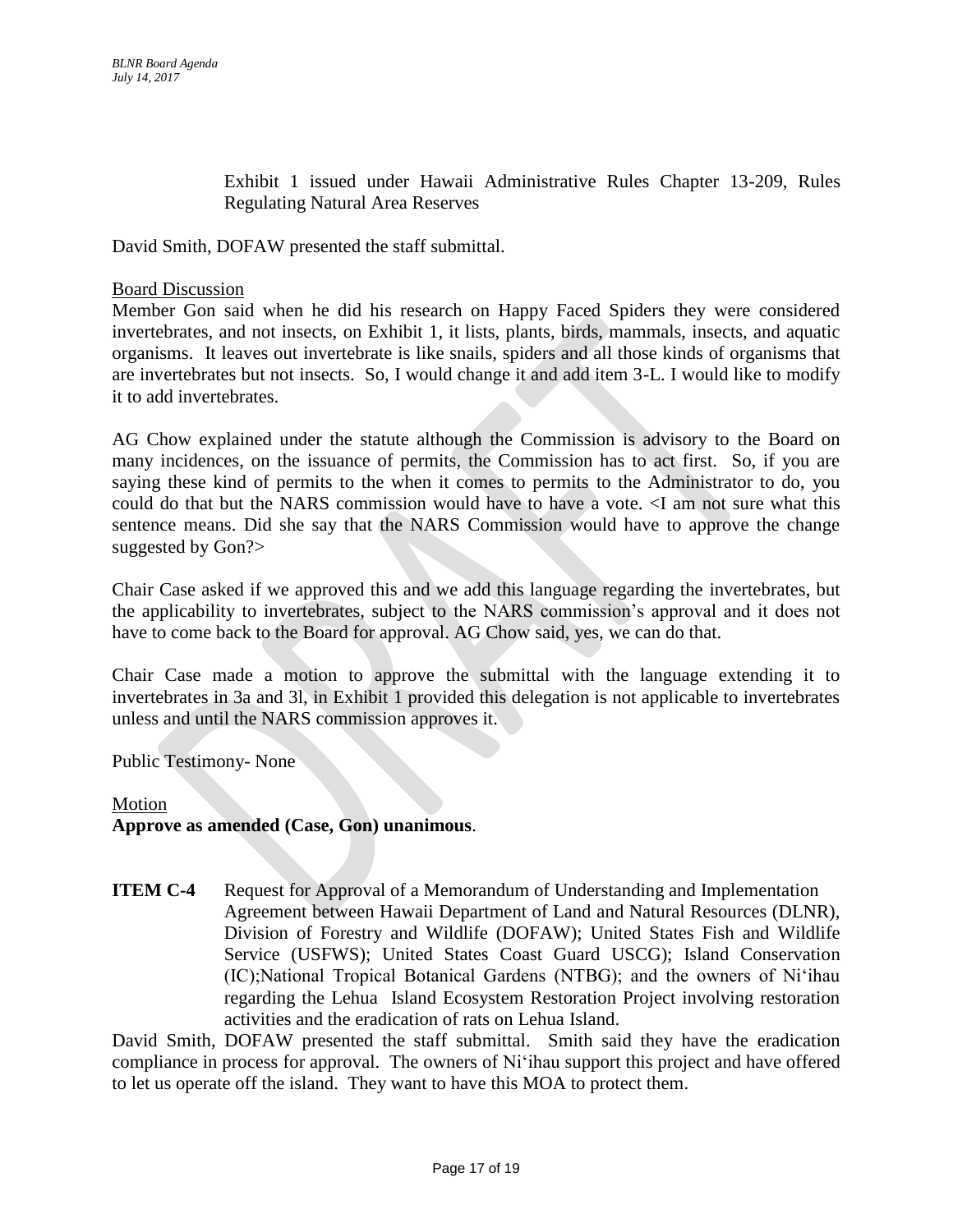Member Oi, asked what do you mean by work off Ni'ihau? Smith said, they will be doing aerial drops, so they will have a staging area. The last time this was done the people of Ni'ihau were very upset that we did not properly advise and get their consent. It is really a break-through to have their cooperation.

Member Gon commented that because this is an inter-governmental, Federal, State, and private land owners and the like, to have them all working together and everyone in agreement, is really important.

The AG asked to have the operational plan emailed over to their office it was not attached to the MOA in the submittal. Smith wanted to recognize Patrick Chee and Josh Atwood put an incredible amount of work in this, it is a very complicated and important project on a short-time line. Gon said considering the huge potential benefit if we get a good method for rat eradication in natural areas and the fact there is no small amount of potential controversy in something like this it is really good to make sure everything is done the right way,

Member Gomes asked, in any of your studies, the rats swam over to Ni'ihau? Chee replied that they can swim but not that far. It is  $\frac{3}{4}$  of a mile. Smith added it is pretty high-energy water. Gomes asked if anyone goes to the island to do any cultural practices? If they go over with their boats can the rats get onto the boat and comeback to Ni'ihau? Smith said, some go to gather and pick opihi. Oi said some fishermen park their boats overnight

Chair Case said that you have to have protocols in place to eliminate re-introduction. Smith said it has happened on islands we have eradicated and we know this because they were a different species. Nothing is guaranteed. Chair Case said there will be monitoring.

## Public Testimony-None

### Motion

## **Approved as submitted (Oi, Gon) unanimous.**

**ITEM C-6** Request Approval to Issue a Request for Information for Implementation and Long erm Management of a Predator-Free Fence Enclosure and Seabird Social Attraction (SAS) for the Kauai Seabird Habitat Conservation Plan (KSHCP) on Kauai

And

Request Approval for a Competitive Sealed Proposal Process subsequent to and informed by the Request for Information, and Authorize the Chairperson to Award and Executive a Contract with successful responders, if any.